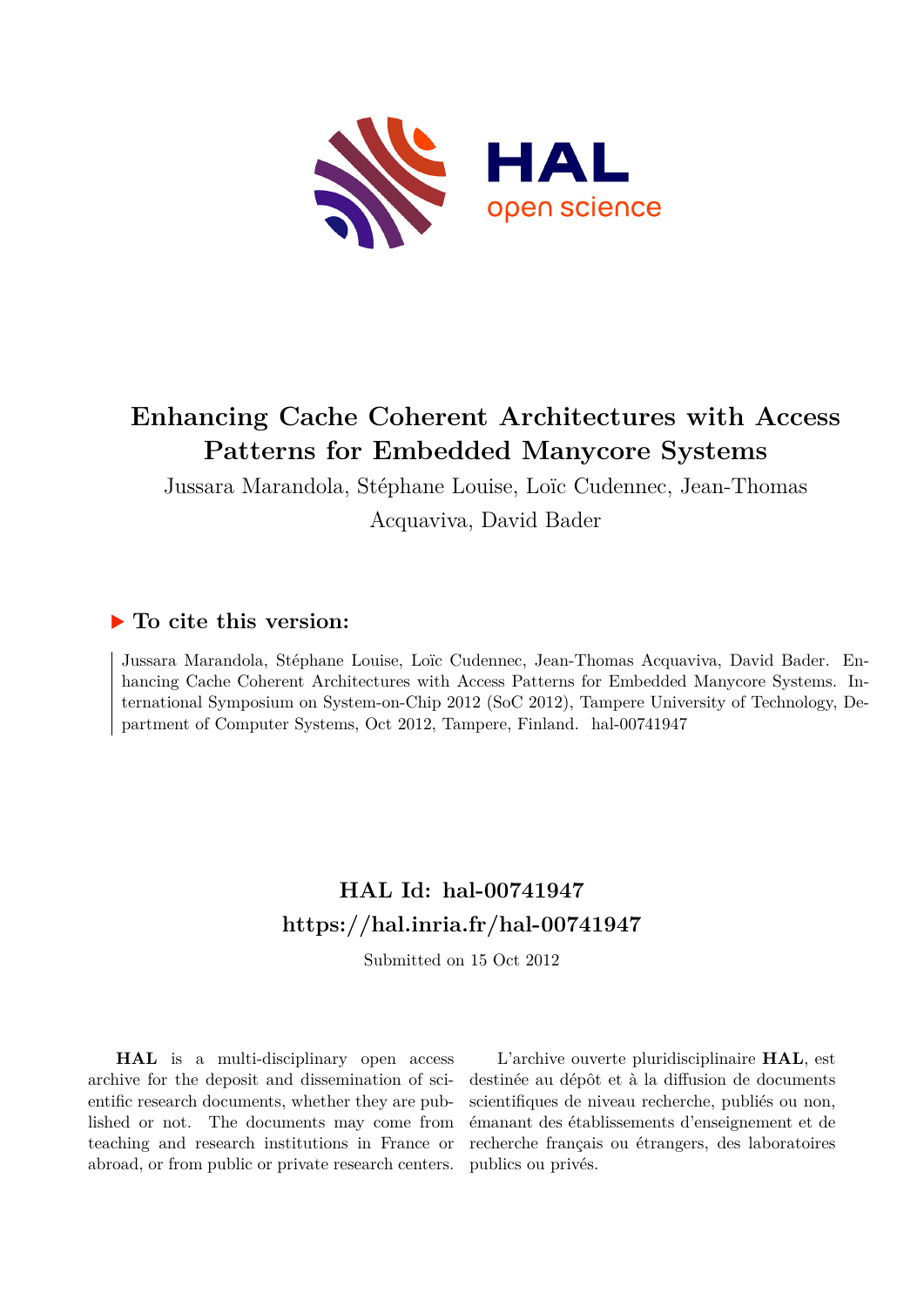# Enhancing Cache Coherent Architectures with access patterns for embedded manycore systems

Jussara Marandola\*, Stephane Louise<sup>†</sup>, Loïc Cudennec<sup>†</sup>, Jean-Thomas Acquaviva<sup>†</sup> and David Bader\* <sup>∗</sup> Georgia Institute of Technology † CEA, LIST, CEA Saclay Nano-INNOV, Bat 862

PC 172, Gif-sur-Yvette, 91190 France Email: jkofuji, bader @cc.gatech.edu stephane.louise, loic.cudennec, jean-thomas.acquaviva @cea.fr

*Abstract*— One of the key challenges in advanced microarchitecture is to provide high performance hardwarecomponents that work as application accelerators. In this paper, we present a Cache Coherent Architecture that optimizes memory accesses to patterns using both a hardware component and specialized instructions. The high performance hardwarecomponent in our context is aimed at CMP (Chip Multi-Processing) and MPSoC (Multiprocessor System-on-Chip).

A large number of applications targeted at embedded systems are known to read and write data in memory following regular memory access patterns. In our approach, memory access patterns are fed to a specific hardware accelerator that can be used to optimize cache consistency mechanisms by prefetching data and reducing the number of transactions. In this paper, we propose to analyze this component and its associated protocol that enhance a cache coherent system to perform speculative requests when access patterns are detected. The main contributions are the description of the system architecture providing the highlevel overview of a specialized hardware component and the associated transaction message model. We also provided a first evaluation of our proposal, using code instrumentation of a parallel application.

## I. INTRODUCTION

Chip multi-processing (CMP) has become very popular lately, providing the power of massively parallel architectures on a single chip. One of the key challenges arising from these systems consists in designing the right programming model which would be as independent as possible of the underlying hardware. This is particularly critical in the field of data management between cache memories of many-core systems. In such architectures, each core may store a copy of a data element in its cache. Cache coherence is either directly managed by the programmer or falls under the control of a cache coherence unit (usually hardware based). This second solution makes all updates and data transfers transparent and also simplifies the development of applications. Unfortunately, it is known to have a cost in term of hardware design, refraining it from being massively adopted in embedded computing.

To make data coherence more attractive for massivelyparallel embedded architectures, we think that cache coherency models and protocols should be tightly adapted to the needs of targeted applications. A large number of applications deployed on embedded devices focus on image, video, data stream and workflow processings. This class of applications tends to

This work was done in part as the first author was in CEA, LIST

access data in a regular fashion, using a given set of memory access patterns. These patterns can be used to optimize the cache coherency protocol, by prefetching data and reducing the number of memory transactions.

Using memory access patterns has already been studied in the literature but, as far as we know, our way of mixing a software and a hardware approach is unique. In this paper we describe the system architecture of a hardware component proposed to store and manage patterns, and the associated protocol which takes advantage of them for optimizing memory consistency and access time. Our main contributions provide the state of the art of directory-based cache protocols, adding an optimization for regular memory access patterns. These contributions are part of the CoCCA project standing for Codesigned Coherent Cache Architecture. We also provide in this paper a first evaluation by code instrumentation of a typical parallel program.

The remainder of this paper is organized as follows: section II presents a brief state of the art and related works; section III explains our architecture and how we optimized it to take the best advantage of regular memory access patterns that occurs in applications, the principles, and the associated protocol; section IV relates an analysis of a first parallel benchmark by tracking memory traces. Finally, section V concludes and gives some perspectives about this work.

#### II. MEMORY CONSISTENCY AND STATE OF THE ART

# *A. Context: Cache Coherence for CMP Architectures*

Shared Memory Chip Multi-Processor Architectures are expected to host up to hundreds of cores. These cores are connected through a scalable network (Network on Chip, NoC) usually based on a mesh topology. In this context, coherence issues occur when data are replicated on different cache memories of cores, due to concurrent read and write operations. Versions of data may differ between cores and with main memory. In order to maintain consistency, one popular approach is to use of a four-state, directory-based cache coherence protocol. This protocol, called *baseline* protocol, is a derivative of the Lazy Release Consistency [1] protocol.

#### *B. Baseline Protocol: a Directory-based Cache Protocol*

In order to illustrate the behavior of the baseline protocol, we consider a CMP machine. Each core of the machine hosts a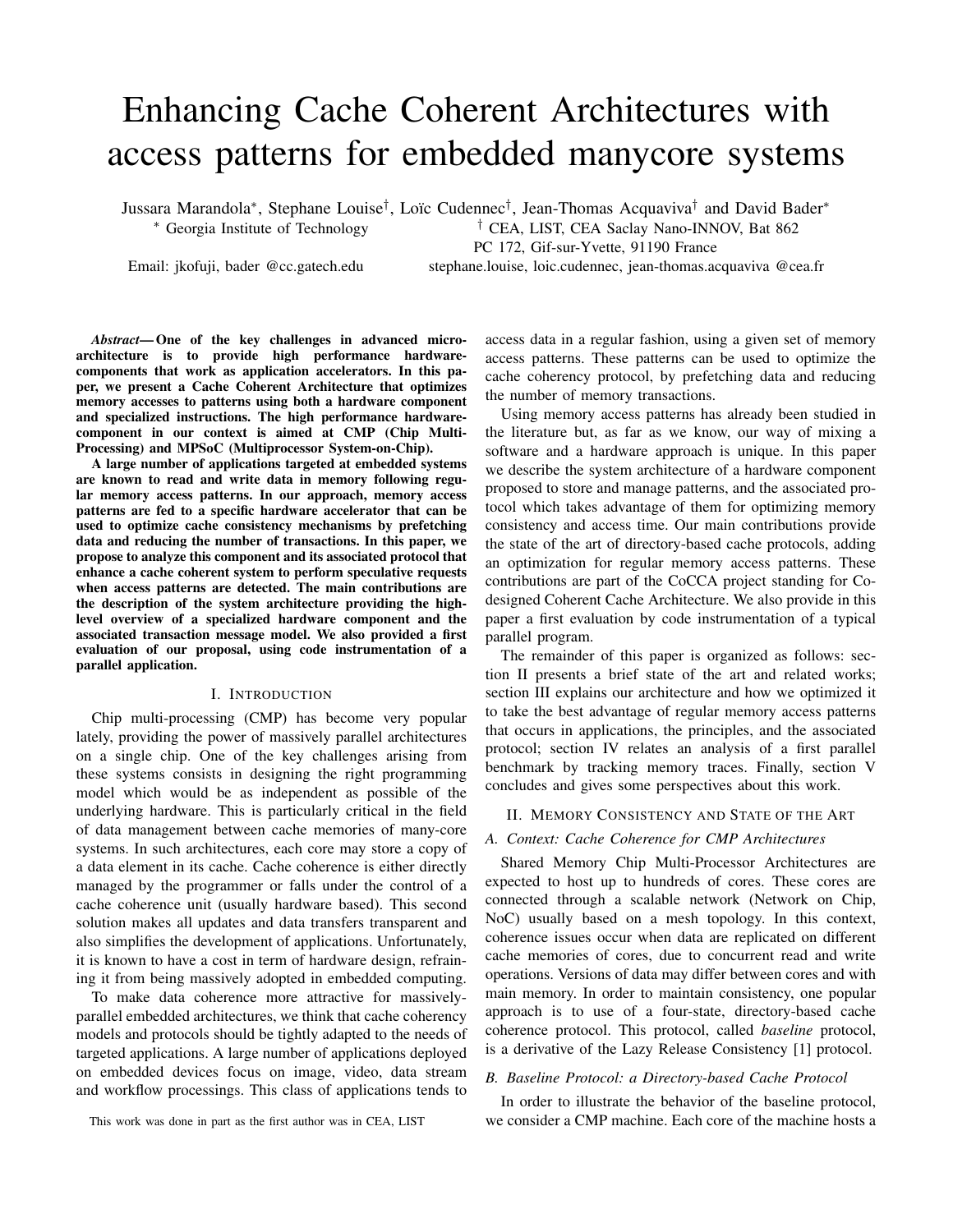

Fig. 1. Baseline Protocol: an example of a simple Write Request

L1 instructions and data caches, a L2 cache, a directory-based cache, a memory interface and a network (NoC) interface. The directory-based cache hosts coherency information of a given set of data stored in the cache (see also Figure 2 since the CoCCA approach only modifies the CMP architecture by adding the Pattern Table and and modifying the protocol). The coherency information is a set of  $(N+2)$  long bit-fields, sorted by memory addresses, where  $N$  is the number of cores in the system. Traditionally, the coherency information is composed by 2 bits representing the coherence state, plus a  $N$  bitslong presence vector. The coherence state field represents four states, as defined by the MESI protocol:

- M (modified): a single valid copy exists across the whole system; the core owning this copy is called *Owner* of the data and has the right to write. The value of this copy has changed since the data was cached by the owning core.
- E (exclusive): a single valid copy exists across the whole system, the core owning this copy is named the *Owner* of the data and has the right to write. The data was not modified since it was cached by the owning core.
- S (shared): multiple copies of the data exist, all copy are in read-only mode. Any associated core is named *Sharer*.
- I (invalid): the copy is currently invalid, should not be used and so will be discarded.

The length of the presence vector is equal to the number of cores in the system: 0 at the  $i^{th}$  bit means the data is not cached in core i, and 1 at the  $j<sup>th</sup>$  bit means it is cached in core j. For each data element managed by the coherency protocol, a dedicated node, named Home-Node (HN), is in charge of managing coherency information for this particular element. In the literature, many cache coherence protocols, such as proximity-aware [4], alternative home-node [5], MESI [6] and MESIF [7] derivate from the baseline protocol.

We can illustrate the baseline protocol on a write request transaction, as shown in Figure 1: it triggers a sequence of messages transmitted between different cores. 1) The requester sends a message to the home node in charge of keeping track of the coherency information. 2) The home node checks the vector of presence and sends an exclusive access request to all the cores owning a copy of the data. 3) Then, all these cores invalidate their own copy and send an acknowledgment back to the home node. 4) Finally, the home-node grants the write permission to the requester and possibly transfers an up-todate version of the data.

#### *C. Optimizing the Cache Coherence Protocol*

The number of messages generated by the coherency protocol is one of the most important criterion used to evaluate the overall performance. In section II-B, we have seen that a simple write request generates a four-step transaction with up to 10 messages sent over the network.

In a more sophisticated case, we can imagine an application accessing a picture column by column. This type of access cannot be handled by the baseline protocol in only one transaction. This simple example shows a case where the baseline approach falls into a worst-case scenario.

Working on columns in a picture can be achieved with the help of data access patterns. Patterns can be used to speculate on the next accesses, prefetching data where they will be most likely used in a near future. Patterns can also be used to save bandwidth, by reducing the number of protocol messages: one transaction can provide access to a whole set of data.

### *D. Related works*

*1) Exploiting Data Access Patterns:* In the literature, several projects propose to optimize data consistency protocols by supporting data access patterns. This has been explored in the fields of database systems, distributed shared memories or processor cache management.

In [2], Intel uses patterns as a sequence of addresses stored in physical memory. A dedicated instruction set is provided to apply patterns, given a base memory address and an offset. A single call to these instructions can perform accesses to noncontiguous addresses in the cache. However this mechanism is limited to data stored in one cache.

In [3], IBM proposes to sort patterns by type: read-only, read-once, workflow and producer-consumer. Corresponding patterns are stored in a hardware component. Dedicated processor instructions are provided to detect and apply patterns. Here again, this mechanism is not fitted to the context of manycore computing, as it only applies patterns on a local cache.

*2) MPSoC and other platforms:* Our Cache Coherence Architecture was developed with MPSoC (Multiprocessor System-on-chip) in mind. This architecture is based on a multicore system with state of the art shared memory and paradigm of parallel computing. Platforms such as hybrid or heterogeneous systems (*e.g.* composed with CPU+GPU) could adopt our model of architecture.

For high performance computing, we aim at the kind of following hybrid systems: multicore processor with GPU (Graphics Processing Unit), NVIDIA Tesla (Cluster of GPU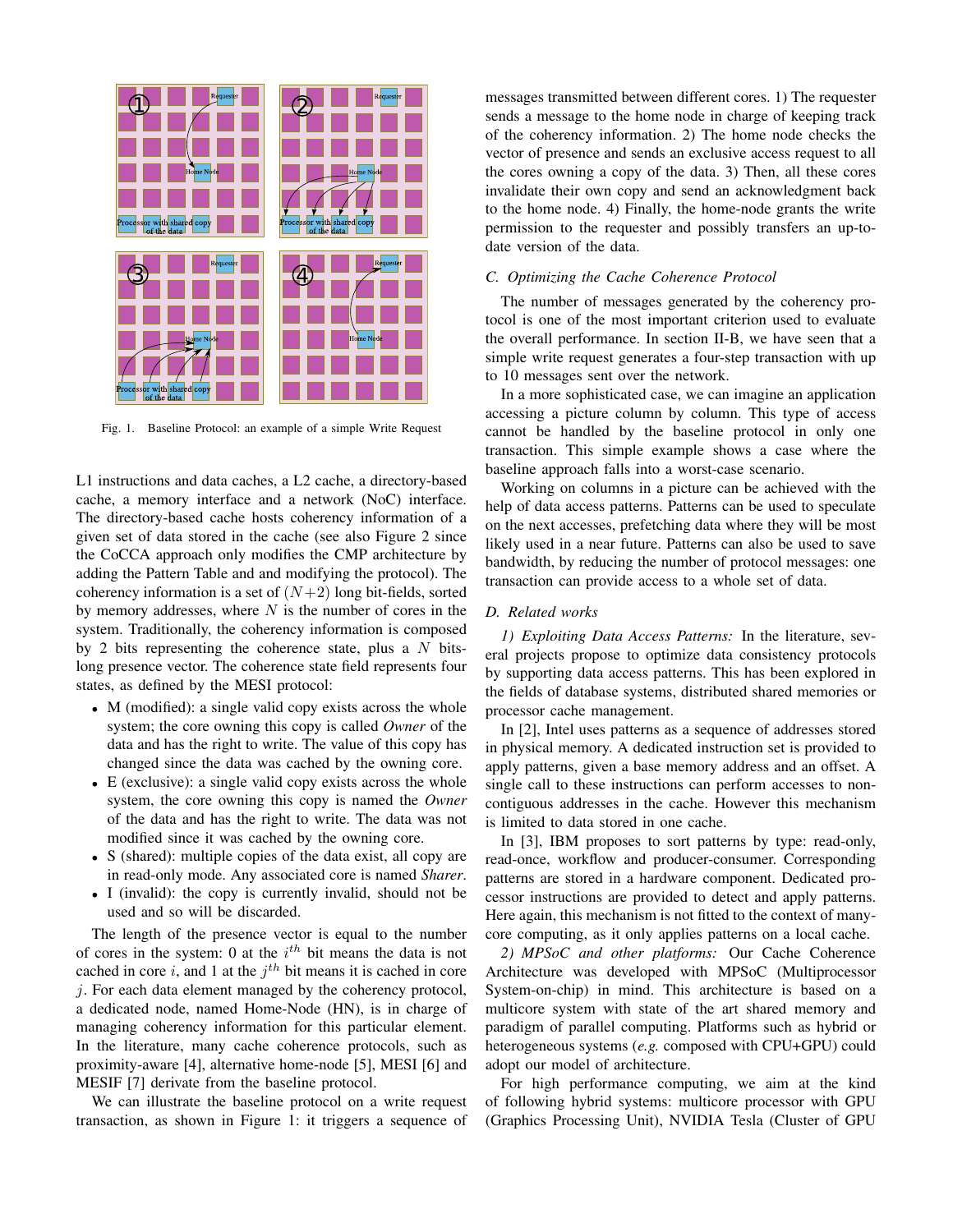

Fig. 2. CoCCA Architecture showing the addition of the Pattern Table to the cache hierarchy

processors), AMD FireStream (AMD processor + GPU), all processors presenting a new programming paradigm called HMPP - Heterogeneous Multicore Parallel Programming. This paradigm is dedicated to embedded and superscalar processors.

A related work is the TSAR project that describes a multicore architecture with a scalable shared memory that supports cache coherency. The TSAR system [9] aims to achieve a shared memory architecture including thousands of RISC-32 bit processors.

# III. COCCA ARCHITECTURE AND PROTOCOL DESIGN

## *A. Principle and motivations*

The main contribution is the specification of the CoCCA protocol of transaction messages that provides support for managing regular memory access patterns. The associated messages are called speculative messages. The CoCCA protocol is a hybrid protocol designed to interleave speculative messages and baseline messages through a hardware-component that has the following purposes: store patterns and control transaction messages.

The optimization of the CoCCA protocol is based on finding memory addresses of application matching a stored pattern. The requester sends the speculative message to the CoCCA Home Node (or Hybrid Home Node, HHN) if it matches a stored pattern or otherwise, the requester sends the baseline message to the ordinary Baseline Home Node (BHN). This optimized method enhance the performance of cache coherency traffic, aiming for the following advantages:

- reduction of throughput of messages,
- lower time of memory accesses.

In the next sections, we will present the design principles of our architecture, a first specification of simple patterns, the bases of our protocol and the associated data structures.

# *B. CoCCA Architecture principles*

A typical implementation of the CoCCA Architecture would have several dozens of cores for a start. Each CPU core of the system may be involved in exchange of coherence messages, taking *four* different roles with regards to data, *i.e.* a core can play one role (or several) in transactions related to a given data, and assume different roles for different data.

- Requester, the core asking for a data.
- Home Node, the core which is in charge of tracking the coherence information of a given data in the system.
- Sharer, a core which has a copy of the data in its cache. This copy is in "*shared mode*", *i.e.* multiple copies of this data can exist at the same time for several cores.
- Owner, a core which has a copy of the data in its cache. This copy is in "*Exclusive*" or "*Modified*" mode, so one and only one instance of it can exist at this time across the whole system.

Each CPU has the following components of cache hierarchy: L1 caches, a L2 cache (shared inclusive), a directory of cache coherence and the "*CoCCA Pattern Table*", as seen on figure 2.

# *C. CoCCA Pattern Table*

Patterns are used to summarize the spatial locality associated to the access of data. The pattern table lookup process uses a signature of a pattern which is either its base address, or in a more general way a "trigger", i.e. a function that provides a specific signature of a pattern<sup>1</sup>, as seen in figure 3. One can imagine lot of different principles for patterns, but let us illustrate it with the simplest of them: the 2D strided access, since it would cover a lot of data accesses encountered in embedded applications.

<sup>1</sup>Of course the simplest trigger, and the one we implemented in our evaluation in this paper, is the use of the base address.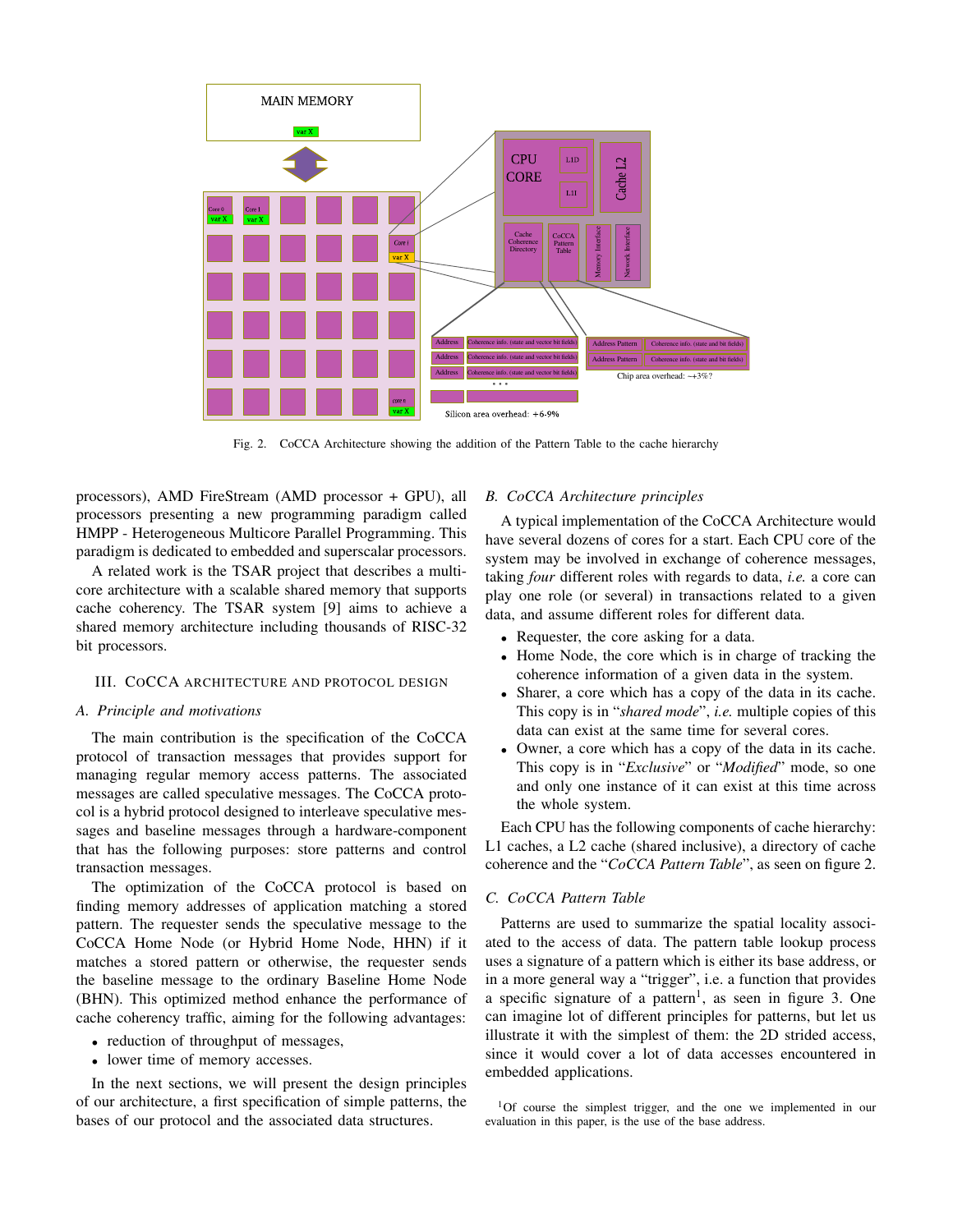

Fig. 3. Cocca Pattern Table lookup principle: in a first implementation, triggers are the base addresses of patterns

Such CoCCA patterns would be defined as triplets:

$$
Pattern = (based dress, size, stride)
$$

Where *baseaddress* is the address of the first cache line of the pattern, size, the size of the pattern (number of elements), and stride expresses the distance between two consecutive accesses of the pattern.

In figure 3, we present some initial concepts about the Cocca Pattern Table. The base architecture is a multi-core system, each core fitted with its memory hierarchy (L1, L2), Directory and Pattern Table, and all cores have access to a Network on Chip (NoC) that permits each core to communicate with one another and with main memory (figure 2). The CoCCA protocol optimizes the coherency protocol for the stored memory access patterns of a given application running on the system.

The pattern descriptor enables to describe the CoCCA pattern table entry:

 $Desc = f_n(B_{addr}, s, \delta)$ , with:

- $f_n()$  the function that build the pattern of length n with the given characteristics,
- Desc the pattern descriptor that results from applying function  $f_n()$  with the parameters  $B_{addr}$ , s and  $\delta$ ,
- $B_{addr}$  represents the offset address, regarding the first address of many addresses composed by pattern access on address lookup,
- $s$  is the size of the pattern, or number of elements,

•  $\delta$  is the stride between two given accesses in the pattern

We can define an example of pattern access:

$$
\{1,4,2\} \, following \, @1+1 = @2
$$
  
and \, 
$$
\{1,4,2\}(@1) = (@2,@5,@8,@11)
$$

So applying address  $@1$  to the pattern  $\{1, 4, 2\}$  is a series of 4 addresses starting at @2 (@1 plus 1 offset) and with an interval of 2 addresses not belonging to the pattern between two successive addresses. This defines the base addresses of our simple patterns. In general there can be more than one address for each element of the pattern: this is given by an extra  $n$  parameter, which defines the length of each access in the pattern.

In our future work we want to simulate our principles using a transaction level model (TLM) like simSoC, but a first approach of cache coherence architecture was developed through an API that describes the hardware behavior. The implementation used the C language where Typedef structure modelize hardware storage and the API describes execution of a special instruction set to manage pattern tables.

A pattern table is similar to a hash table describing pattern ids (or triggers, as seen previously) and associated patterns.

*Definition of Pattern Structure*

```
typedef struct Pattern. {
unsigned long capacity; \overrightarrow{A} size of (address) */
unsigned long size; /* address number */
unsigned long * offset; /* pattern offset */
unsigned long * length; /* pattern length */
unsigned long * stride; /* pattern stride */
} Pattern_t;
```
Regarding the pattern table, we described it as composed by patterns. Our pattern structure is based on an associated stride; the key elements that compose the pattern are: offset, length and stride. To this, we added the capacity and a size. The capacity represents the memory space required to store each pattern and size is the space in memory.

In our first approach toward embedded systems, we thought that pattern table can be the result of the compilation process of an optimized application. Therefore, pattern tables can be fetched as part of a program, by using a specialized set of instructions. For our evaluation, a library is used to simulate the use of these special instructions:

- PatternNew(): function to create a pattern,
- PatternAddOffset(): function to add an offset entry,
- PatternAddLength(): function to add a length entry,
- PatternAddStride(): function to add a stride entry,
- PatternFree(): function to release the pattern after use.

#### *D. Protocol and Home Node management*

The pattern table permits the management of a hybrid protocol to improve the performance of transaction messages in the system memory. The hybrid protocol was specified for Cache Coherent Architecture to optimize the flow of messages, interleaving baseline messages and speculative messages. We introduce the concept of granularity of messages to avoid hotspot of messages in the systems.

The specification of this hybrid protocol presents the following characteristics:

- Difference between baseline and speculative messages,
- Speculative messages that permit to read all addresses of pattern through their base address,
- Requests of speculative messages by page granularity,
- Round-Robin method to choose the Home Node (HN).

The CoCCA protocol augments the baseline protocol with a dedicated protocol for managing memory access patterns. Both protocols have an important actor in message management: the Home Node (HN). Each core of the system is the Home Node of a fraction of the cached data, and the coherence information of these data are kept within an extra storage named "Coherence Directory".

When a processor accesses a data element, it needs to check the coherence state by asking to the corresponding HN. This task is handled by the coherence engine which manages all messages related to shared memory accesses. Therefore, the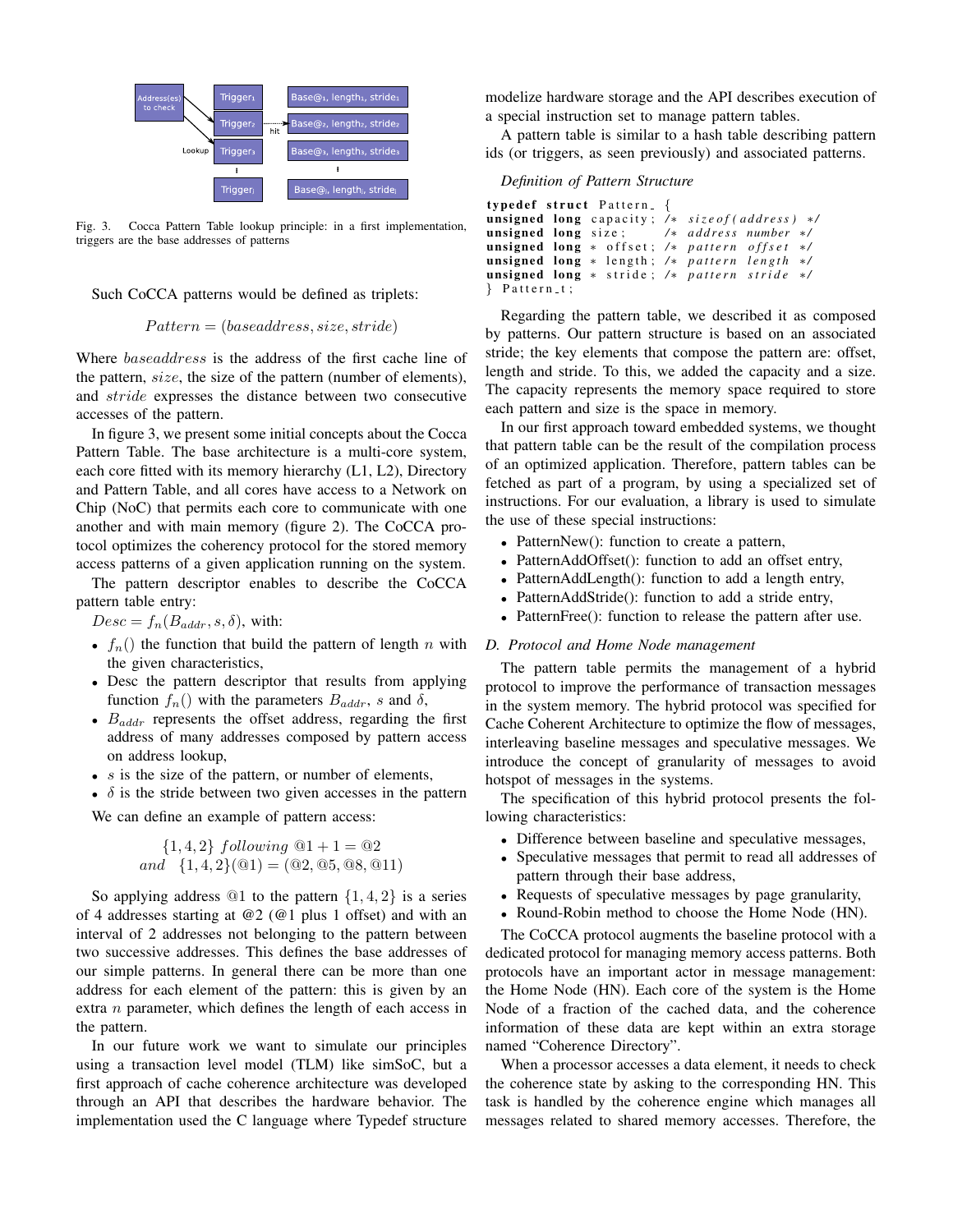

Fig. 4. Model of Transaction Messages including the Home Nodes

initial step is to determine which core in the system is the HN of the requested data. The basic, and classical, algorithm is an allocation of HNs in a round-robin way. Round-Robin is performed by a modulo operation on the low order bits of the address of the data element.

One key question is the granularity used for the round robin algorithm. For instance, it has be shown that memory accesses are not distributed in a homogeneous way, leading to an uneven bandwidth consumption (some cores becomes hot-spots because they are solicited often).

To reduce the hotspot issue of cache systems, the throughput of messages, and to limit the number of messages of cache coherence protocol, we chose a different granularity to determine the HN of the Baseline protocol and of the CoCCA (pattern specific) protocol: we use the line granularity and page granularity, respectively.

#### *E. Transaction Message Model*

Figure 4 shows the read transaction message model in the coherency hybrid-protocol that describes the key rules: requester, hybrid (CoCCA) HN, baseline HN. Each read access triggers the search of its address in the pattern table. If the pattern table lookup returns true, the base address is sent to the hybrid HN. Otherwise, the baseline message is sent to the baseline HN (note that table lookups can be done in parallel).

For the hybrid protocol, the rules can be divided in: core that request the data (requester), the baseline HN and the hybrid HN. The baseline HN is the core appointed by fine granularity (line) for the Round-Robin attribution, and the hybrid HN uses the coarse granularity (page) for the Round-Robin attribution. The first model of decision tree is based on the read transaction message, where the pattern table lookup is similar to a cache lookup as seen in the top box of figure 4. This schematic decision tree for read accesses describes data lookup in cache. In the case of a pattern table hit, the speculative message is sent to the Hybrid HN (determined by page granularity).



Fig. 5. Baseline and Pattern Approach comparison for a sequence of read requests

The main interest of pattern tables, is that the ranges of addresses that are defined by patterns provide a way to enhance the baseline protocol (MESI modified protocol) by authorizing a speculative coherence traffic which is lighter (*i.e.* with less message throughput) than the baseline protocol alone. Hence, it accelerates shared memory accesses (see figure 5).

In case of a cache miss, the flow of message transaction defined by the baseline protocol is sent by requested addresses. When the pattern table and the speculative (CoCCA) protocol is added and a pattern is triggered, the flow of message transaction can be optimized in term of messages, because the pattern provides a means to use speculative messages which are in fewer number than in the baseline protocol. As a conclusion, when a pattern is discovered in our approach, the number of transaction messages is reduced by using speculation, leading to a better memory access time, less power consumption and an optimized cache coherency protocol.

In figure 5, we compared two approaches of cache coherency protocols for a cache miss case. We present two scenarios: the baseline only approach, where the node requested sends the sequential addresses x, y, z, totalizing 9 messages; and the pattern approach where the node send speculatively the pattern with xyz, totalizing only 7 messages, and a early (speculative) prefetching of data in the cache.

#### IV. CODE INSTRUMENTATION AND FIRST EVALUATION

## *A. Choice of a first benchmark program*

Our goal is to provide a first evaluation of the performance of our hybrid coherence protocol over the baseline protocol alone (but it is worth noting that the CoCCA hybrid protocol relies on the baseline protocol for the messages outside of the prefetch mechanisms).

Therefore we need a benchmark program that would be representative of algorithms found in the embedded world, easy to parallelize, and that shows an interesting variety of behaviors with regards to cache coherence and prefetch. We decided to use a cascading convolution filter: it is very typical of image processing or preprocessing, make a good reuse of data, and is easy to parallelize. The cascading part of the convolution filter use the destination image of one filter as the source of the new filtering, the old source image becoming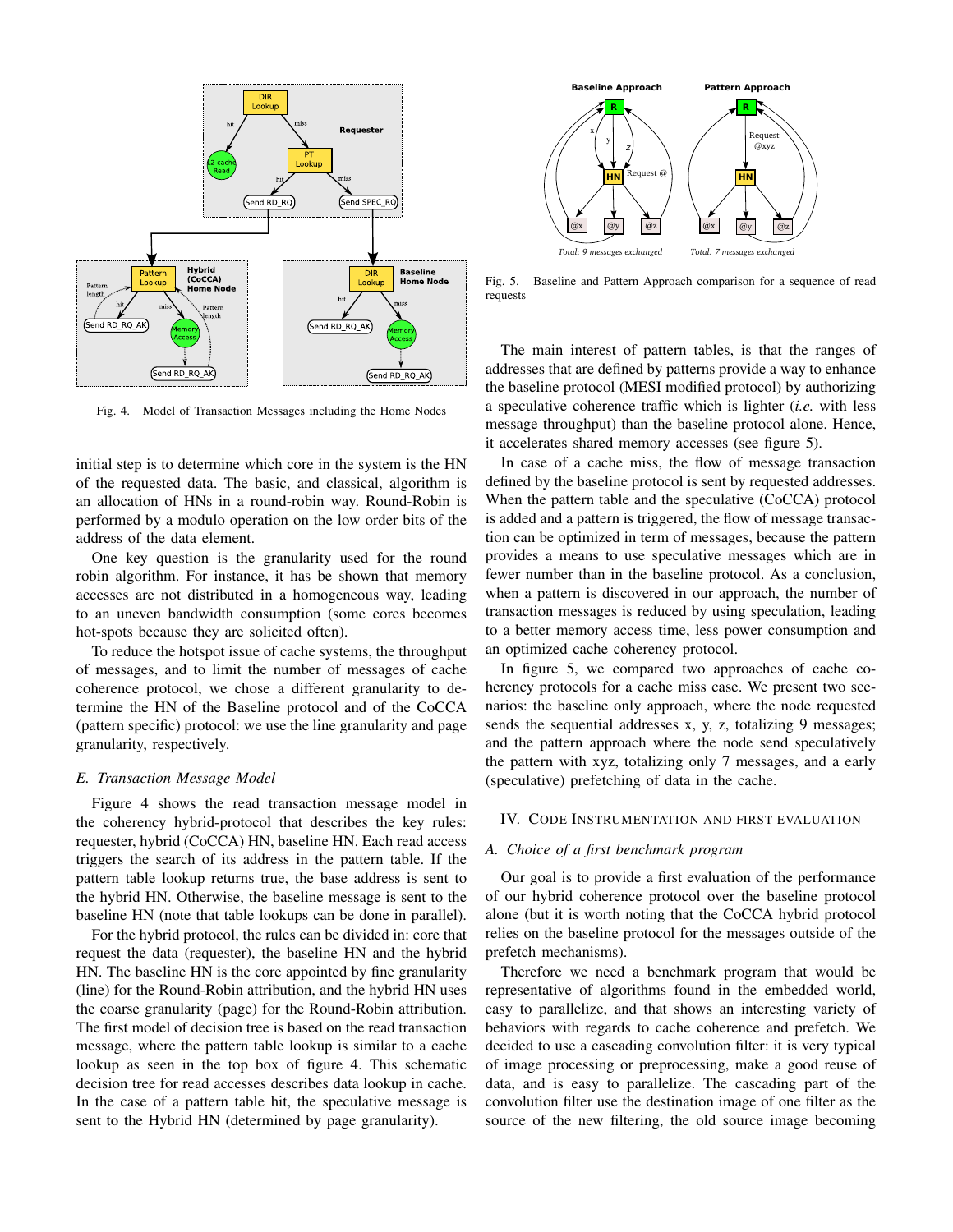

Fig. 6. Scheme of affectation of source image parts to each core in our benchmark program

the new destination image, triggering a lot of invalidation messages in the baseline protocol.

The choice done was to process the algorithm by dividing the source and images in nearly equal rectangles (little variations in rectangle sizes are due to the uneven division in integers) as seen in Figure 6. Source and destination images have a resolution of  $640 \times 480$  and the underlying CMP architecture is chosen as a  $7 \times 7$  processor matrix, each with 256KB of L2 cache (64B by line of L2 cache). Images are defined as a set of pixel and each pixel is composed of 3 floating point values (32 bits). Both the source and the destination parts of the image managed by a given core can fit in its L2 cache. This is not the best possible implementation of a cascading filter, but this application can show lots of different behaviors regarding caches and consistency.

### *B. Instrumentation*

In order to make a first evaluation of the hybrid protocol, we need to extract shared data read and write for each core, for this program. We decided to use to use the Pin/Pintools [8] software suite to that end. Pin is a framework that performs runtime binary instrumentation of programs and provides a wide variety of program analysis tools, called pintools. It uses JIT techniques to speed up instrumentation of the analyzed program. A lot of different pintools exists from the simplest (like "*inscount*") to very elaborate ones.

Let us give an example of the use of Pin, using the Simple Instruction Count (instruction instrumentation); this *inscount* pintools instruments a program to count the number of instructions executed. Here is how to run a program and display its output:

 $\gamma$  pin  $-2.10$  > ./ pin  $-t$  \$ (PIN\_OBJ\_PATH) / inscount . so  $-$ ./ cascading -convo-single -proc  $\gamma$  pin  $-2.10$ / test > cat inscount . out Count 450874769

This is the number of sequential instructions executed when running a mono threaded version of our program. There exists a multi-thread version of this pintool. When the multi-threaded convolution is used, we can obtain a number of instructions executed per core:



Fig. 7. Read data sharing in conterminous rectangles

```
Number of threads ever exist = 50Count [0] = 238062Count [1] = 9064522Count [2] = 9087339
. . .
```
An interesting pintool is *pinatrace* which is a memory reference trace (instruction instrumentation): this tool generates a trace of all memory addresses referenced by a program. We modified it to provide also the core Id on which a given memory access is done. It generates the *pinatrace.out* file:

| $0x4011c8$ : R        | 0xa02c2c | $\Delta$ | 9  |
|-----------------------|----------|----------|----|
| $0 \times 40119c$ : R | 0xa02c20 | 4        | 9. |
| 0x401d5d:W            | 0x6832b4 | 4        | 12 |
| $0x401c5e$ : R        | 0xa0aecc | $\Delta$ | 12 |

The indications of this file are, in order: the Load/Store instruction address, the Read (R) or Write (W) status, the memory access address, the size of the access in bytes, and the core Id number of the CMP architecture (the execution cores are numbered from 1 to 49 in the output). With this modification of the *pinatrace* pintool, we filtered the accesses to the shared memory accesses. The trace file has nearly 48 millions accesses for a single execution.

#### *C. Approach to patterns*

We can define three kinds of patterns on this benchmark:

- Source image prefetch and setting of old Shared values (S) to Exclusive values (E) when the source image becomes the destination (2 patterns per core),
- False concurrency of write accesses between two rectangles of the destination image. This happens because the frontiers is not alined with L2 cache lines. The associated patterns is 6 vertical lines with 0 bytes in common<sup>2</sup>,
- Shared read data (because convolution kernels read pixels in conterminous rectangles, see figure 7). There are 6 vertical lines and 3 sets of two horizontal lines for these patterns.

As can be seen a few set of simple patterns are enough to cover all the coherence data for our benchmark program. Number of patterns is limited to 6 patterns for each core to handle all the coherency issues. This is a tiny number, showing that our approach is sustainable without having too much of impact on chip size (we can imagine to keep the pattern tables

<sup>2</sup>hence, the CoCCA pattern has the information that this is a false concurrency, and that the synchronization can be serialized.